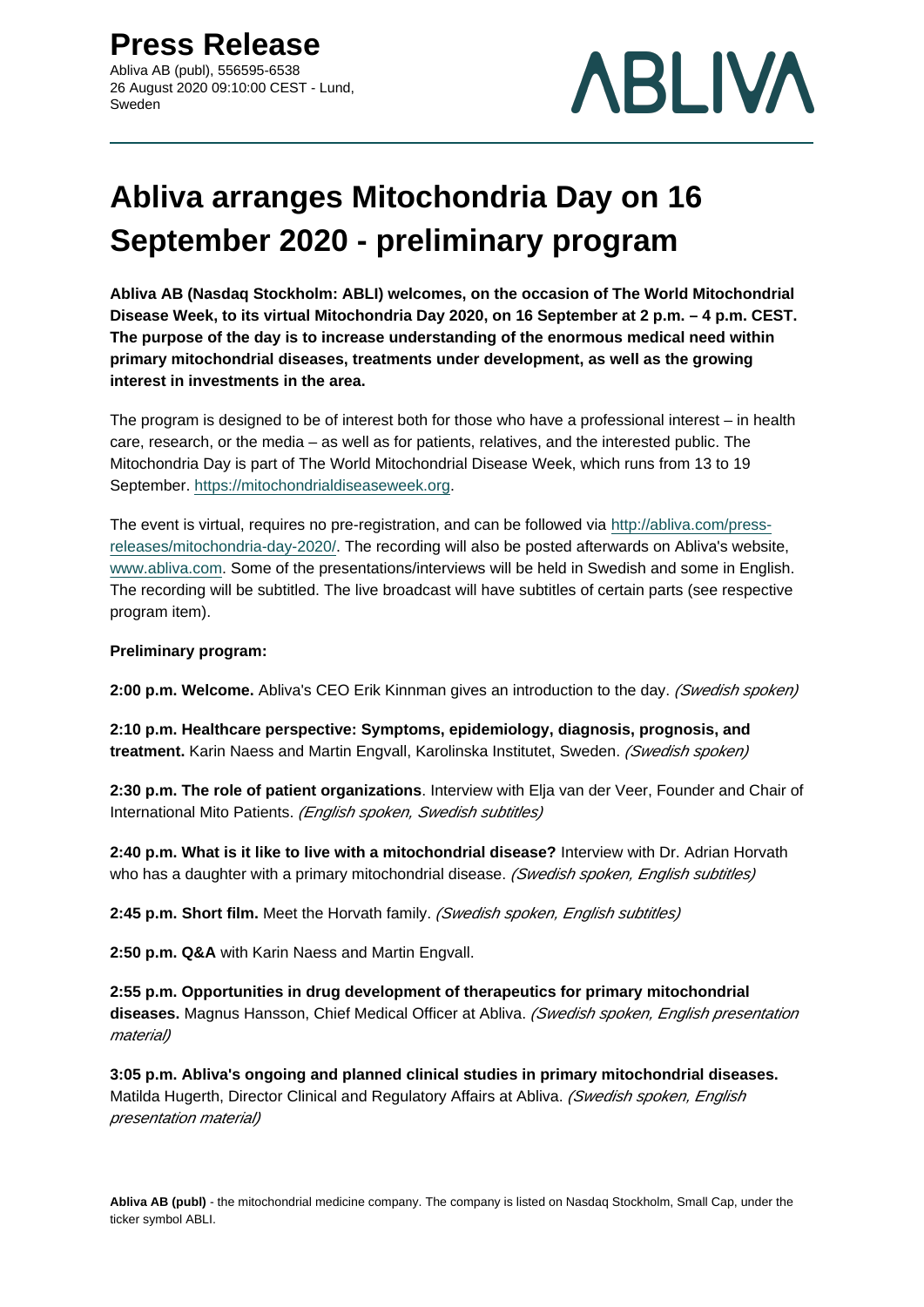**Press Release**

Abliva AB (publ), 556595-6538 26 August 2020 09:10:00 CEST - Lund, Sweden



**3:15 p.m. New scientific approaches and possibilities to evaluate therapeutics for primary mitochondrial diseases.** Grainne Gorman, Professor and Director of the Wellcome Centre for Mitochondrial Research at Newcastle University, UK. (English spoken, Swedish subtitles)

**3:25 p.m. Inside the head of FDA: How does the US Food & Drug Adminstration think about orphan drugs?** Frank J. Sasinowski, former Director at the FDA, Consultant specializing in regulatory matters for orphan drugs in the US. (English spoken, Swedish subtitles)

**3:35 p.m. Why is there an increasing capital markets interest in investing in rare disease projects?** Discussion with Roger Franklin - partner Hadean Ventures and board member of Abliva, Magnus Persson – CEO of Perma Ventures AB and board member of Abliva, and Annika Espander – CEO of Asperion. (English spoken)

**3:50 p.m. Q&A.**

**4:00 p.m. Summary and closure**. (Swedish spoken)

The moderator is Charlotte Stjerngren from Cord Communications and during the event there is the opportunity to ask questions via ir@abliva.com.

A warm welcome on 16 September!

#### **For more information, please contact:**

Catharina Johansson, CFO, IR & Communications +46 (0)46-275 62 21, ir@abliva.com

## **Abliva AB (publ)**

Medicon Village, SE-223 81 Lund, Sweden Tel: +46 (0)46 275 62 20 (switchboard) info@abliva.com, [www.abliva.com](http://www.abliva.com)

For news subscription, please visit: <http://abliva.com/press-releases/subscription-page/> Follow us on LinkedIn:<https://www.linkedin.com/company/abliva> Subscribe to our YouTube channel: [https://www.youtube.com/channel](https://www.youtube.com/channel/UChqP7Ky5caXtp72CELhD6Mg) [/UChqP7Ky5caXtp72CELhD6Mg](https://www.youtube.com/channel/UChqP7Ky5caXtp72CELhD6Mg)

## **About primary mitochondrial diseases**

Primary mitochondrial diseases are metabolic diseases that affect the ability of cells to convert energy. The disorders can manifest differently depending on the organs affected by the genetic defects and are viewed as clinical syndromes. An estimated 125 in every 1,000,000 people suffer from a primary mitochondrial disease. Primary mitochondrial diseases often present in early childhood and lead to severe symptoms, such as mental retardation, heart failure and rhythm disturbances, dementia, movement disorders, stroke-like episodes, deafness, blindness, limited mobility of the eyes, vomiting, and seizures.

**Abliva AB (publ)** - the mitochondrial medicine company. The company is listed on Nasdaq Stockholm, Small Cap, under the ticker symbol ABLI.